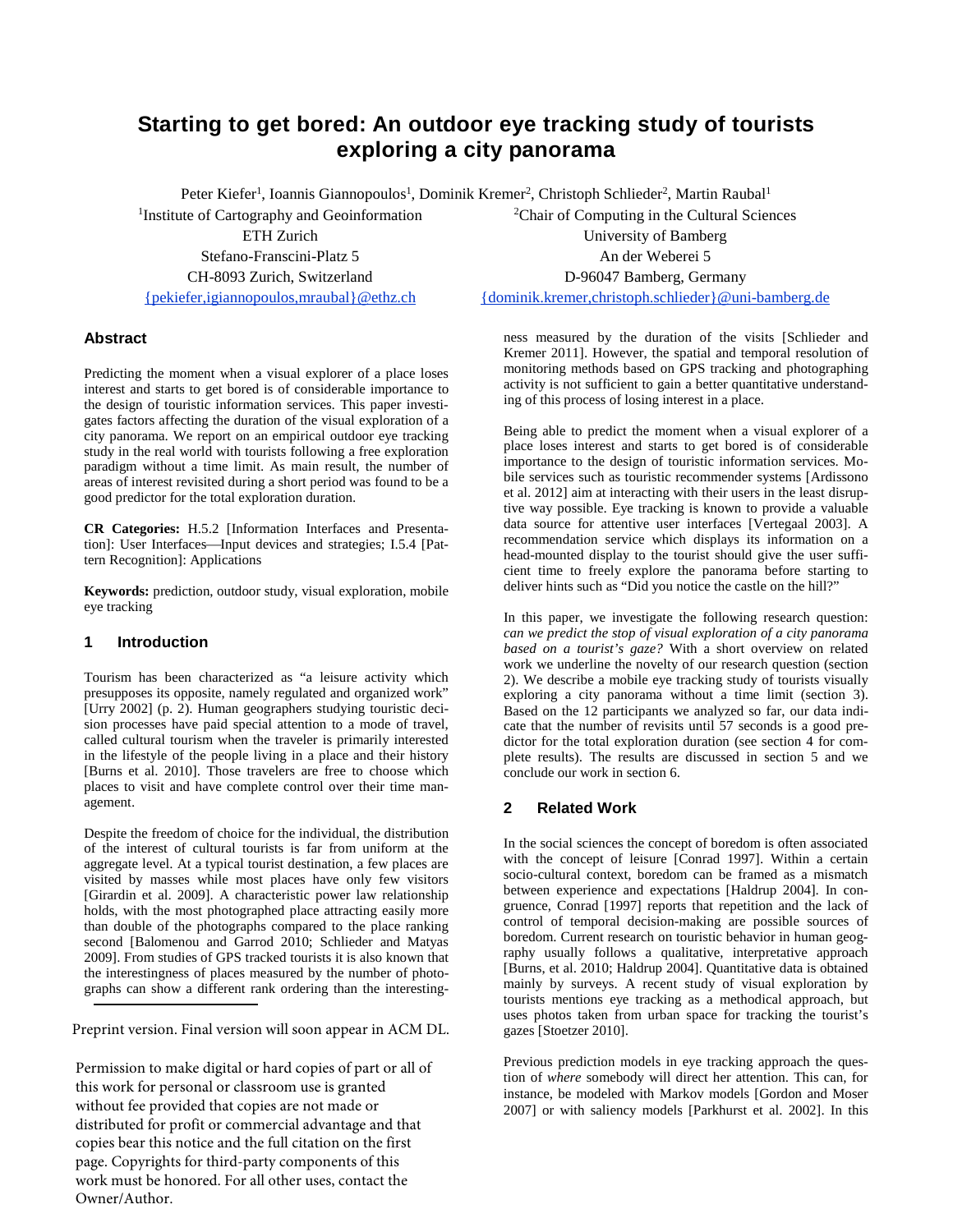

**Figure 1** *Study set-up (left). Panorama, as seen through the scene camera (right), overlaid with markers (red) and AOIs (blue).*

paper, we pose a novel question: can we predict when the participant will *stop looking* at the stimulus? Prediction models exploit spatio-temporal regularities in gaze data. Machine learning offers an automated and objective way of finding these regularities [Bednarik et al. 2012]. Here, we learn a very simple prediction model: a linear regression.

Attentive interfaces [Vertegaal 2003] can, in principle, be designed with explicit or implicit interaction [Schmidt 2000]. During explicit interaction, the user intentionally fixates at a certain position with the goal of triggering an interaction. Implicit interaction records the user's gaze during regular interaction and, at some later time, uses this information to adapt to the user's needs [Ajanki et al. 2009; Giannopoulos et al. 2012]. This paper contributes to future implicit gaze-based interaction concepts as it provides new insights into the prediction of when the observer of a panorama will lose interest. This moment of losing interest could be a good moment for offering assistive information.

## **3 Study Set-Up and Procedure**

Our study was conducted in October 2012 on a hillside near the city center of Bamberg, Germany. The terrace garden of the "Michaelsberg" monastery provides a nearly 360° panorama consisting of different parts of the medieval town of Bamberg as well as park elements. Tourists arriving at the vantage point were asked whether they were willing to participate in a touristic eye tracking study. Only persons not wearing glasses or heavy eye make-up were considered. All participants were first time visitors to Bamberg on their first day who had just arrived at the vantage point. In total, 15 persons participated in the experiment. 2 of them had to be dropped due to calibration issues. A third participant cancelled the study after 39 seconds, resulting in 12 valid datasets (6 males, 6 females). All participants were German speaking, from Germany or Switzerland. 7 tourists had an age between 30 and 65, 4 participants were younger than 30, one older than 65.

The used hardware consisted of the Dikablis system by Ergoneers (http://www.ergoneers.com/index EN html, headmounted, monocular, 25 Hz). Data were transferred via cable to a recording laptop, placed on a box beside the participant (see Figure 1, left). A Mexican sunhat reduced the interference of sunlight with the infrared illuminator of the eye tracker. Each participant was placed 2 meters away from a balustrade. We used the calibration procedure provided by the Dikablis software

with the participant not seeing the main panorama. The parallax effect did not constitute a problem, as all objects in the city panorama were farther away than 10 meters.

Each participant was then instructed to face the panorama and given the following instruction: "Please, start looking at the city panorama as long as you like. Tell us immediately when you have finished." Visual exploration times were on average 170.58 +/- 112.0 seconds. Figure 1 (right) shows the view from the participant's position, as recorded by the scene camera.

#### **4 Analysis and Results**

#### **4.1 Data Processing**

For each of the 51,175 frames of the eye video, the pupil detection was checked manually and corrected when necessary. 8 Areas of Interest (AOIs) in the city panorama were identified by a human geographer familiar with Bamberg (see Figure 1, right). These AOIs were defined w r.t. visual markers. Two types of markers were used: paper markers attached to the balustrade (see Figure 1, left), and so-called "key markers" (the red tetragons in Figure 1, right). A key marker is a manually drawn tetragon around distinctive features in the image. A visual flow algorithm in the Dikablis software helps following the marker for the following frames. The key markers allow for the definition of AOIs around objects which are distant from the paper markers. A point-in-polygon operation then determined for each gaze the AOI hit (at most one AOI per gaze). We assign "NOAOI" to gazes without an AOI hit.

We computed fixations using a minimum fixation duration of 200 milliseconds [Widdel 1984] and a radius of 30 pixels. Each of the resulting fixations was assigned to the AOI which most frequently occurred in the originating gaze sub-sequence. It is not trivial to compute fixations from gaze in mobile eye tracking due to smooth pursuits and the freedom of head movements. Smooth pursuits did not occur in our case because there were no moving objects in the city panorama. Head movement can cause loosing fixations when focusing on an object and moving the head in parallel. This is only relevant for us when gaze is located on an AOI. In most cases, the head movement will be found as one starting fixation in the AOI and one end fixation in the AOI, which is no problem for our further analysis.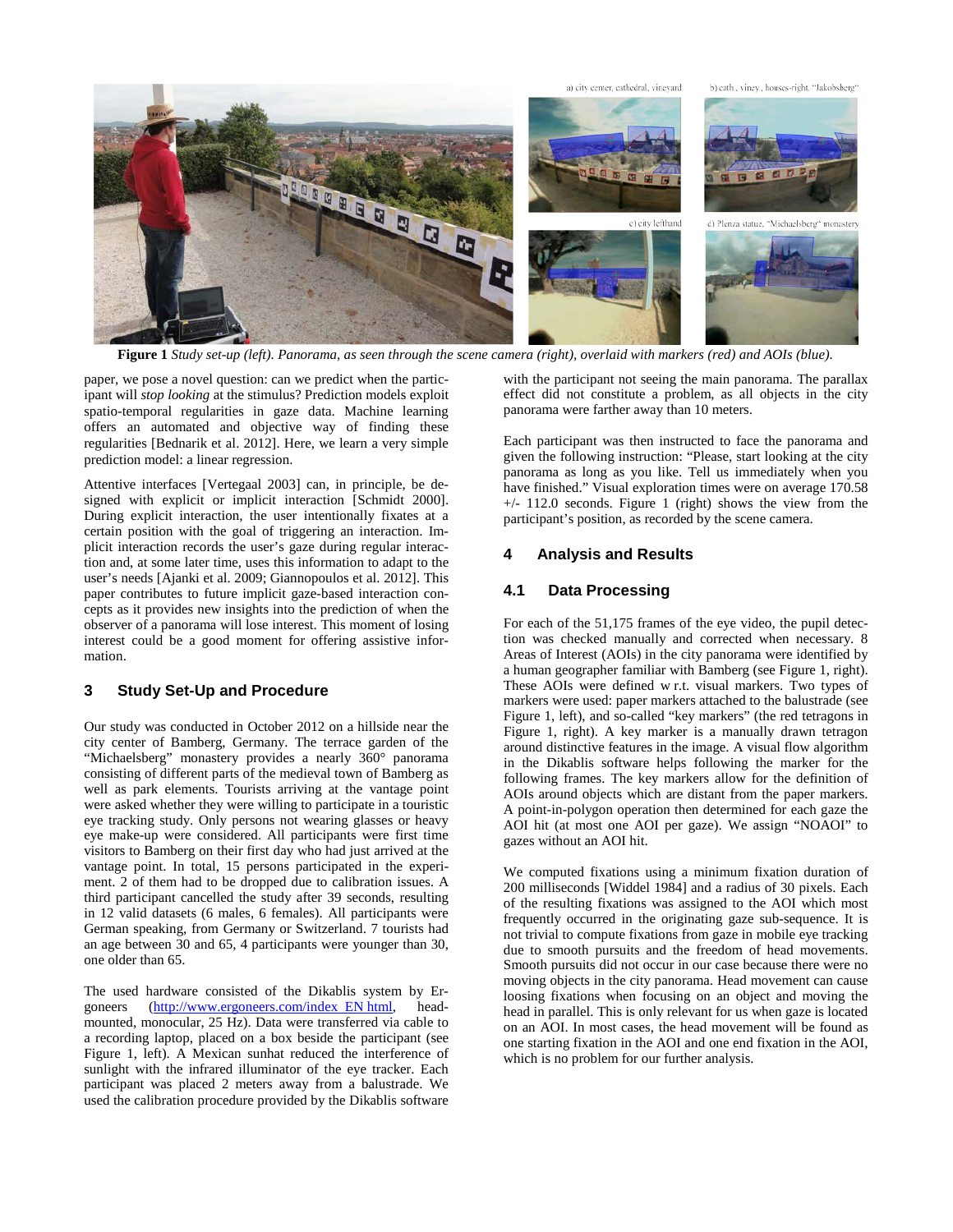#### **4.2 Results: Total Exploration Time**

As a first step, we analyzed the correlation between the amount and intensity of visual input processed during the total visual exploration, and the duration. All results are based on our current sample size of n=12 participants. We consider three hypotheses:

**Hypothesis 1**: *The larger the field of exploration, the longer it takes the tourist to explore the city panorama.*

The field of exploration is defined by the total angle  $\varphi$  that was explored from the participant's location ( $0^{\circ} \le \varphi \le 360^{\circ}$ ). The rationale behind this hypothesis is that those participants deciding to explore more from the panorama are visually saturated later in time than those participants who restrict themselves to a small portion of the visual field. Our data support this hypothesis: a linear regression revealed a positive correlation between the total exploration field and the total exploration duration  $(R^2=0.58, p<0.05)$ .

**Hypothesis 2**: *The more AOIs are visited, the longer it takes the tourist to explore the city panorama.*

An AOI visit occurs when the participant has an uninterrupted sequence of one or several fixations within one AOI. The analysis was performed using the absolute number of visited AOIs, i.e., counting each AOI once. Thus, this value ranges between 0 and the maximum number of AOIs (8 in our case). This hypothesis follows the same idea as hypothesis 1, with the difference that visual saturation is this time measured by meaningful AOIs rather than by the angle. Again, our data support this hypothesis: a linear regression of the total number of visited AOIs and the exploration duration revealed a positive correlation  $(R^2=0.55,$ p<0.05).

**Hypothesis 3**: *The more AOI revisits occur, the longer it takes the tourist to explore the city panorama.*

An AOI revisit occurred each time the participant visited an AOI that had already been visited before. Hypothesis 3 was found to be the one hypothesis supported strongest by our data: a linear regression of the exploration duration and the number of AOI revisits revealed a strong positive correlation  $(R^2=0.8, p<0.05)$ .

#### **4.3 Results: A Predictive Model**

In a second step, we considered whether the three measures used in section 4.2 can be utilized to predict when a tourist will stop exploring a panoramic view. The model should be able to predict the total duration of exploration, given the eye tracking data up to a certain time t<sub>predict</sub>. The time t<sub>predict</sub> was chosen heuristically as the shortest exploration duration in our data ( $t_{predict} = 57$ sec).

A linear regression of the total exploration duration (dependent variable) and total number of AOI revisits that occurred during the first 57 seconds (independent variable) revealed a negative correlation  $(R^2=0.34, p<0.05)$ , see Figure 2. Participants who performed more AOI revisits during the first 57 seconds of the panorama exploration had a shorter total duration. Interestingly, this correlation is negative, whereas the corresponding correlation over the total time is positive (see section 4.2).

We compared the predictive accuracy of "AOI revisits at 57 seconds" with that of potential other models. A linear regression of the total exploration duration and the field of exploration during the first 57 seconds did not reveal any correlation  $(R<sup>2</sup>=0.006, p=0.8)$ . Similarly, a linear regression of the total exploration duration and total AOIs visited during the first 57 seconds did not yield any correlation  $(R^2=0.0, p=0.9)$ .

A further analysis revealed that, while "AOI revisits until 57 sec" is found to be a good predictor, "average dwell times until 57 sec" is not  $(R^2=0.000004, p = 0.9)$ . This is surprising, because these two themselves are correlated (although not significantly): a linear regression of the average dwell times during the first 57 seconds (dependent variable) and total number of AOI revisits that occurred during the first 57 seconds (independent variable) revealed a negative correlation ( $R^2$ =0.2957, p = 0.06).

#### **5 Discussion and Future Directions**

In the previous section we reported on preliminary results of a tourist eye tracking study indicating that it is possible to build a predictive model for the stop of visual exploration of a city panorama based on the number of AOI revisits up to a certain time t<sub>predict</sub>. It is clear that more work needs to be done before these results can be generalized. Only one place was considered, and the number of participants did not allow us to investigate individual or group differences, such as cultural background, age, and gender, or contextual factors, such as weather and time of the day. This is clearly a central issue for future work.

The duration of the observation period of 57 seconds was chosen heuristically as the shortest observed total exploration time. It is possible that the optimal value for tpredict is different for each individual. However, our goal was to develop a model that generalizes over individuals as good as possible, since often knowledge about the individual is not available. We did not analyze whether a prediction would be possible for longer time spans, such as 90 or 120 seconds. The rationale behind this is that a gaze-based assistant should be able to make its predictions as early as possible. Increasing the number of participants will allow us to select tpredict on a stronger empirical basis.

From a cognitive science point of view, it may be worthwhile to discuss how the correlation described in section 4.3 can be explained. First of all, it is unclear whether every participant truly stopped the visual exploration due to visual saturation



**Figure 2** *Linear regression with number of AOI revisits during the first 57 sec as independent, and total exploration duration as dependent variable.*